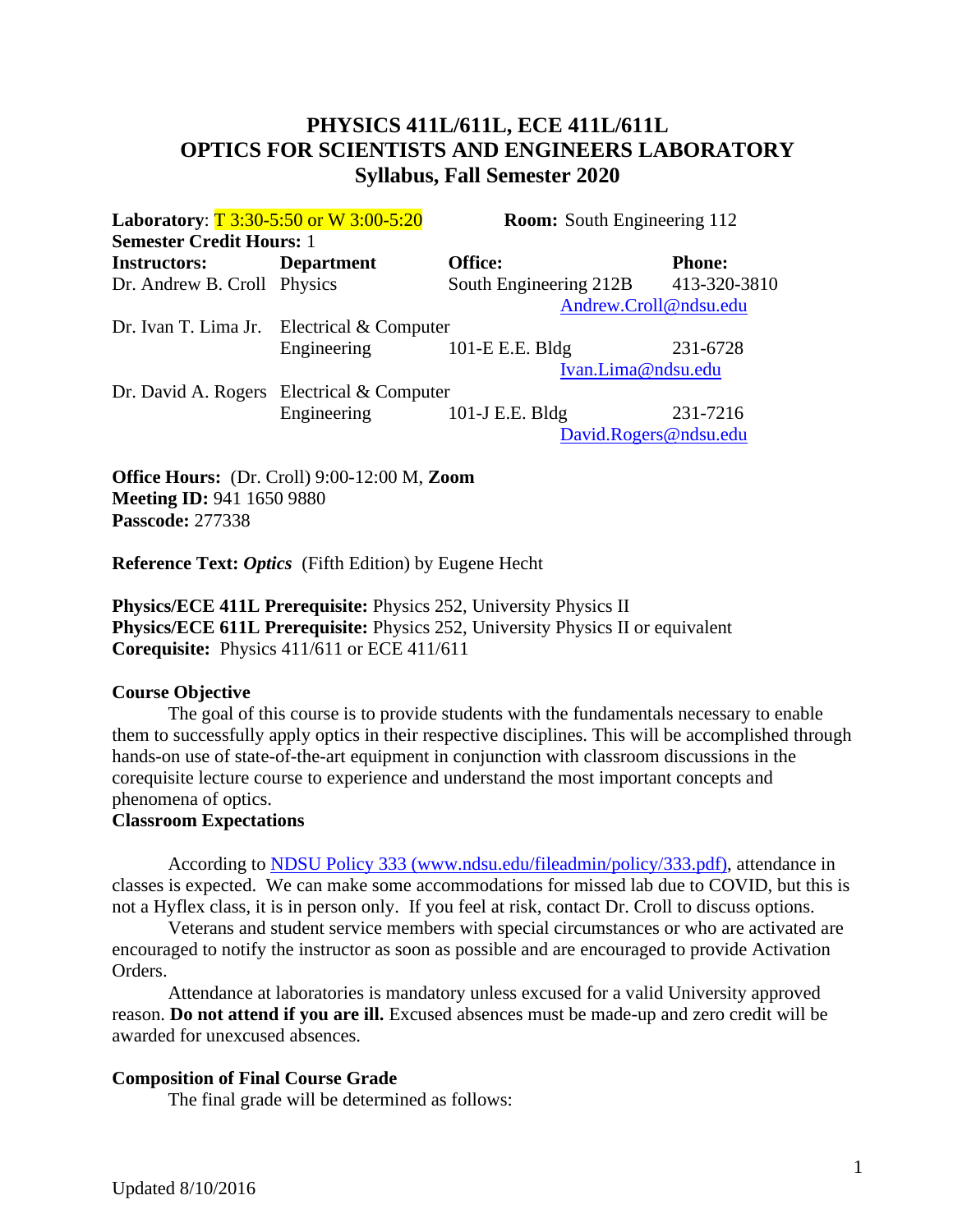| Ten basic labs |  |
|----------------|--|
| Project        |  |

Graduate students will be graded separately and will be expected to have a more comprehensive understanding of the material. A total average of 89**.**5% of the possible points or more ensures an A**,** 75**.**5 to 89**.**4% ensures a B**,** 59**.**5 to 75**.**4% ensures a C, 49.5 to 59.4 ensures a D and below 49.5 will be an F. Depending on the class average**,** curving may be applied to grades; however the **lowest** passing final grade (C or higher) in the course will always be 50% or higher.

#### **Americans with Disabilities Act for Students with Special Needs**

Any students with disabilities or other special needs, who need special accommodations in this course, are invited to share these concerns or requests with the instructor and contact the [Disability Services Office \(www.ndsu.edu/disabilityservices\)](http://www.ndsu.edu/disabilityservices/) as soon as possible.

#### **Academic Honesty Statement**

The academic community is operated on the basis of honesty, integrity, and fair play. [NDSU](http://www.ndsu.edu/fileadmin/policy/335.pdf)  [Policy 335: Code of Academic Responsibility and Conduct](http://www.ndsu.edu/fileadmin/policy/335.pdf) applies to cases in which cheating, plagiarism, or other academic misconduct have occurred in an instructional context. Students found guilty of academic misconduct are subject to penalties, up to and possibly including suspension and/or expulsion. Student academic misconduct records are maintained by the [Office of](http://www.ndsu.edu/registrar/)  [Registration and Records.](http://www.ndsu.edu/registrar/) Informational resources about academic honesty for students and instructional staff members can be found at [www.ndsu.edu/academichonesty.](http://www.ndsu.edu/academichonesty)

Laboratory results must represent the work of your two-person lab team.

## **Course description**

This is a 1 semester-credit-hour senior undergraduate/first year graduate level laboratory course with minimum course prerequisites (University Physics II, electricity and magnetism). The corequisite lecture course based on the text *Optics, Fifth Edition*, by Hecht will provide the background required for performing the experiments. Students will be paired to maximize their hands-on experience.

The anticipated schedule is as follows:

First and third weeks—no lab

Ten weeks—one three-hour lab per week

Three weeks—laboratory five-hours per week to work on major-related experiment Dead week—students present results—three classroom hours

All students will perform ten experiments to be completed in three-hour blocks. A major experiment related to the student's academic major (engineering, chemistry, physics, etc.) using optics will be selected by groups of three to four students for the last four-week project. Students will present their results to the class during Dead Week and write a research paper on this experiment. Students will be graded in this course on their experimental apparatus and approach and will receive a separate grade in the lecture course based on their paper, their presentation and their explanation of the results.

## **Lab Notebooks**

All students must have a lab notebook, with the pages numbered consecutively, in which all notes and experimental data, including graphs and tables, will be entered. The suggested notebook is Lab Book Large, 43-581, available in the NDSU Bookstore.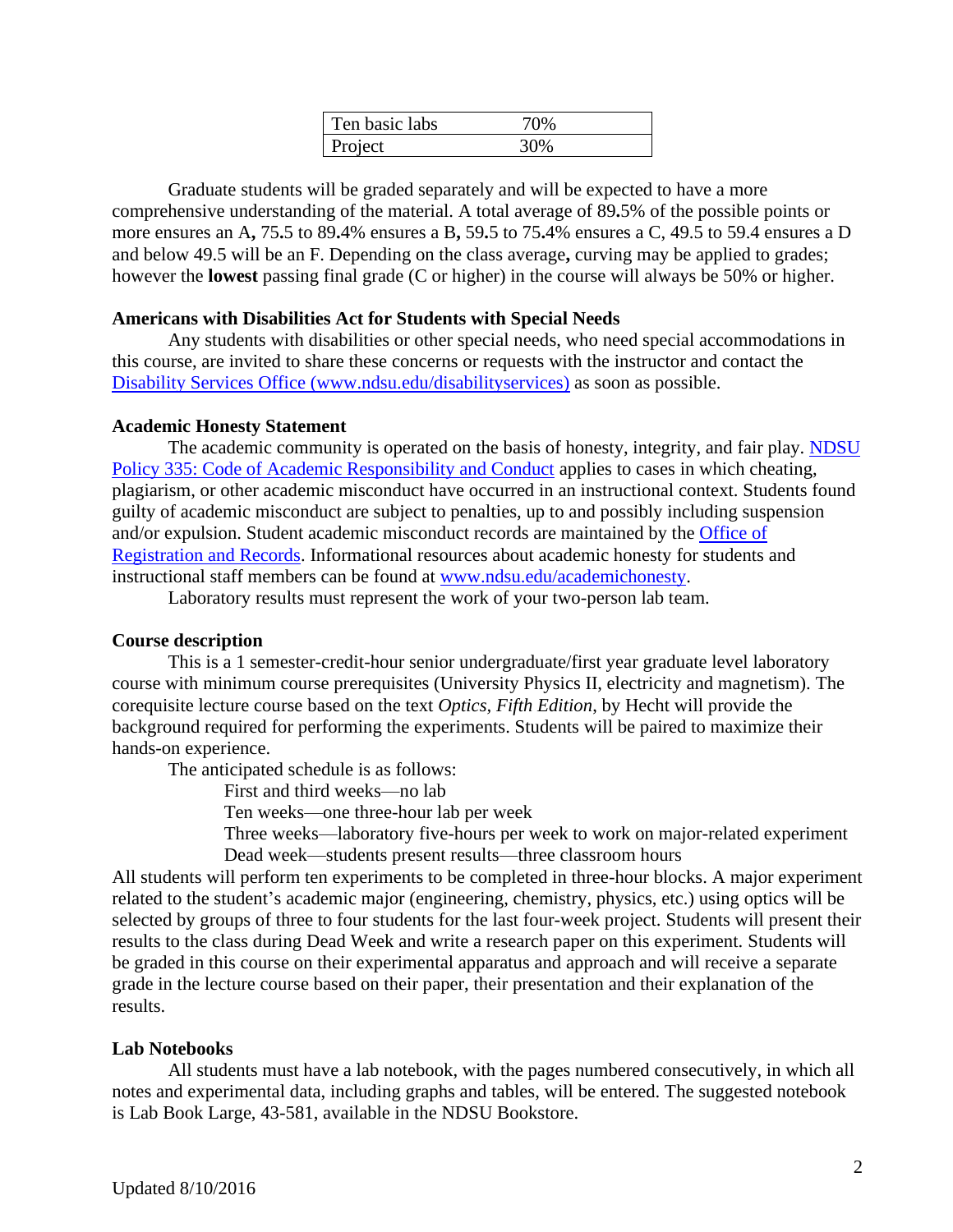## **Lab Report Preparation**

General comments

- 1. Read the experiment description posted on BlackBoard before coming to lab.
- 2. Lab reports will be prepared using Microsoft Word (pdf format will not be accepted).
- 3. Images, plots, etc. will be prepared in MatLab, Excel, or your favorite software and inserted into the Word document. MatLab and Excel are available on the SE112 computers.
- 4. Lab reports will be submitted using BlackBoard Assignment. Reports are due 1 week after the lab is scheduled to be completed. **Late reports will not be accepted and will result in no credit** (except for exceptional excused delays such as medical or blizzards).
- 5.

Tentative Laboratory Schedule

| Week           | Lab Number             | Topic                                                              |
|----------------|------------------------|--------------------------------------------------------------------|
|                | No Lab                 |                                                                    |
| $\overline{2}$ |                        | Detection of light                                                 |
| 3              | No Lab                 |                                                                    |
| $\overline{4}$ | $\overline{2}$         | Absorption                                                         |
| 5              | 3                      | Index of refraction, total internal reflection, and critical angle |
| 6              | 4                      | Lenses and simple lens systems                                     |
|                | 5                      | Preparing optical fibers and fiber optic numerical aperture        |
| 8              | 6                      | Fiber optic light attenuation                                      |
| 9              | 7                      | Single-mode fibers                                                 |
| 10             | 8                      | Optical polarization                                               |
| 11             | 9                      | Interference and diffraction                                       |
| 12             | 10                     | Spectrometry                                                       |
| 13             | Major Project          | Optics project related to student's academic major                 |
| 14             | <b>Major Project</b>   | Optics project related to student's academic major                 |
| 15             | Major Project          | Optics project related to student's academic major                 |
| 16             | <b>Present Results</b> | Attendance is mandatory for all presentations                      |
| 17             | Paper due              | Wednesday, December 12 at 1:00 PM                                  |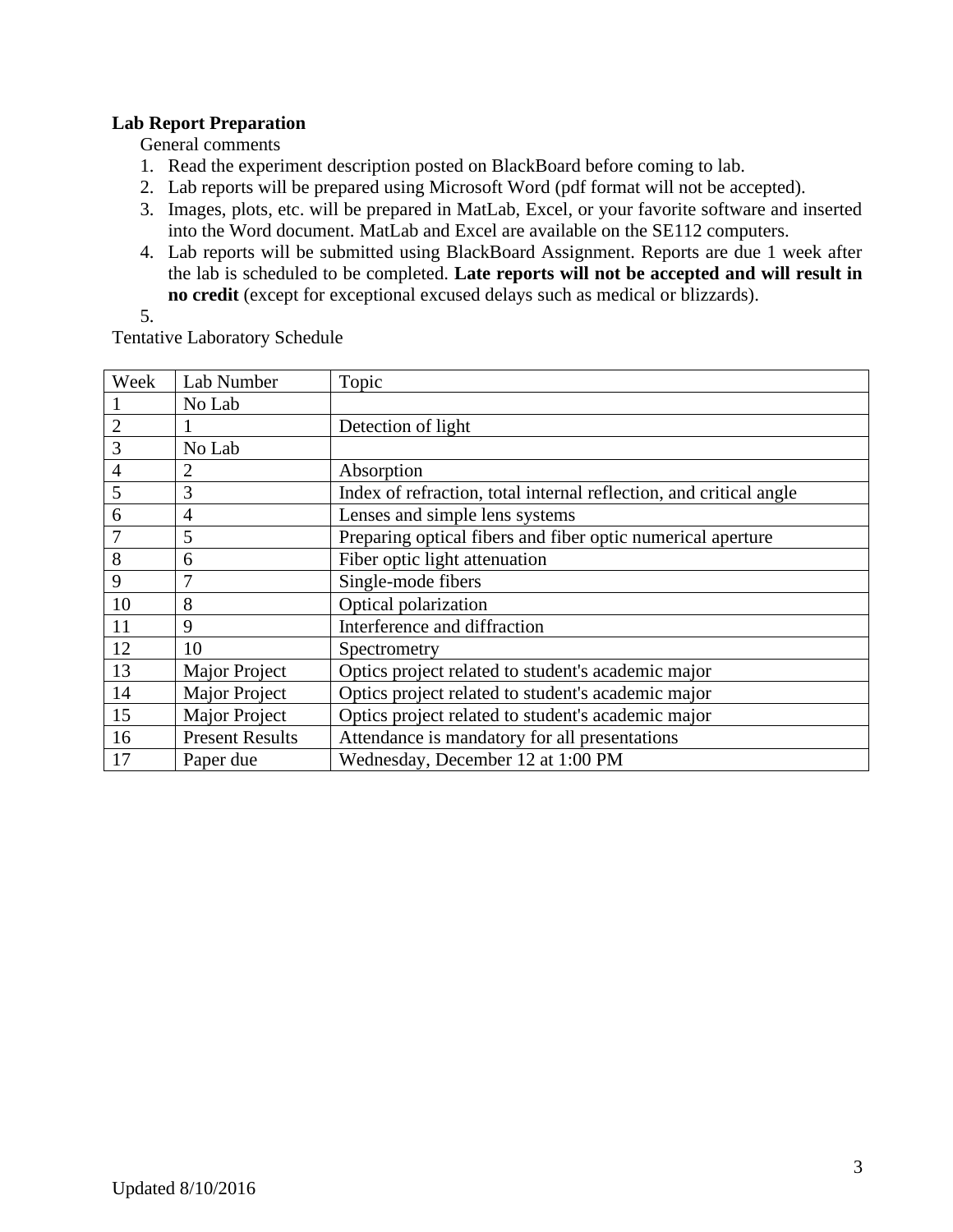| Description<br>Name           | Optics Lab Report Rubric                                                                                                                                                                                                                                               |                                                                                                                                                         |                                                                                                                     |                                                                                                                    |
|-------------------------------|------------------------------------------------------------------------------------------------------------------------------------------------------------------------------------------------------------------------------------------------------------------------|---------------------------------------------------------------------------------------------------------------------------------------------------------|---------------------------------------------------------------------------------------------------------------------|--------------------------------------------------------------------------------------------------------------------|
| Rubric Detail                 |                                                                                                                                                                                                                                                                        |                                                                                                                                                         |                                                                                                                     |                                                                                                                    |
|                               | Levels of Achievement                                                                                                                                                                                                                                                  |                                                                                                                                                         |                                                                                                                     |                                                                                                                    |
| Crittoria                     | ď                                                                                                                                                                                                                                                                      | œ                                                                                                                                                       | o                                                                                                                   | ٥                                                                                                                  |
| <b>Lab</b> notebook           | crossed out with a single line. Notes clearly describe<br>what was done as it was accomplished. Graphics or<br>tables generated by computer nearly taped into<br>Information entered neatly in ink. Corrections<br>9 to 10 points<br>notebook.                         | Most information is provided.<br>Neahess could use<br>8 to 8 points<br>improvement.                                                                     | companent is missing or<br>notes are not legible.<br>At least one major<br>7 to 7 points                            | into notebook. They should<br>be entered directly as you<br>Notes have been copied<br>6 to 6 points<br><b>WOTK</b> |
| instructions<br>followed<br>ŝ | A clear and correct understanding of the purpose<br>and physics of the experiment is demonstrated.<br>18 to 20 points                                                                                                                                                  | experiment or theory is incorrect<br>Some significant aspect of the<br>16 to 17 points<br>or missing.                                                   | Only partal understanding of<br>the purpose and physics of<br>the experiment is<br>14 to 15 points<br>demonstrated. | purpose and physics of the<br>Little understanding of the<br>12 to 13 points<br>demonstrated.<br>experiment is     |
| Data and<br>images            | Data/images for every measurement are provided.<br>Data/images are clearly presented.<br>18 to 20 points                                                                                                                                                               | presented. Images are distorted.<br>Data sets are not clearly<br>16 to 17 points                                                                        | Data sets are incomplete.<br>Images are missing.<br>14 to 15 points                                                 | inadequate for determining<br>Data sets/images are<br>12to 13 points<br><b>results</b>                             |
| Plotting and<br>fitting data  | Best-fit functions are properly chosen and presented<br>same graph. Axes<br>Images include a<br>as solid lines in your plots. Experimental points are<br>plotted as individual points on the<br>and legends are properly labeled.<br>18 to 20 points<br>clear caption. | Fits are provided but not fully<br>described. Labeling is not<br>16 to 17 points<br>complete.                                                           | Labeling and legends are<br>14 to 15 points<br>missing.                                                             | Fits are not appropriate for<br>data. Images are<br>12to 13 points<br>mislabeled                                   |
| Lab report<br>questions       | Answers are clearly presented.<br>18 to 20 points                                                                                                                                                                                                                      | Some answers are inconsistent<br>or incorrect for the collected<br>16 to 17 points<br>data/images.                                                      | experiment and theory are<br>Significant aspects of the<br>dscussed incorrectly.<br>14 to 15 points                 | Answers are missing.<br>12to 13 points                                                                             |
| and grammar<br>Composition    | Prosels clear and in a logical styles. Words are<br>correctly spelled. Punctuation is correct<br>9 to 10 points                                                                                                                                                        | unsupported. A few misspelled<br>Prose is mostly clear but parts<br>seem out of place or are<br>words and/or incorrect<br>8 to 8 points<br>punctuation. | Numerous misspellings and<br>words used inappropriately.<br>Sentences are incomplete.<br>7 to 7 paints              | Sentences don't make<br>sense.<br>6 to 6 points                                                                    |